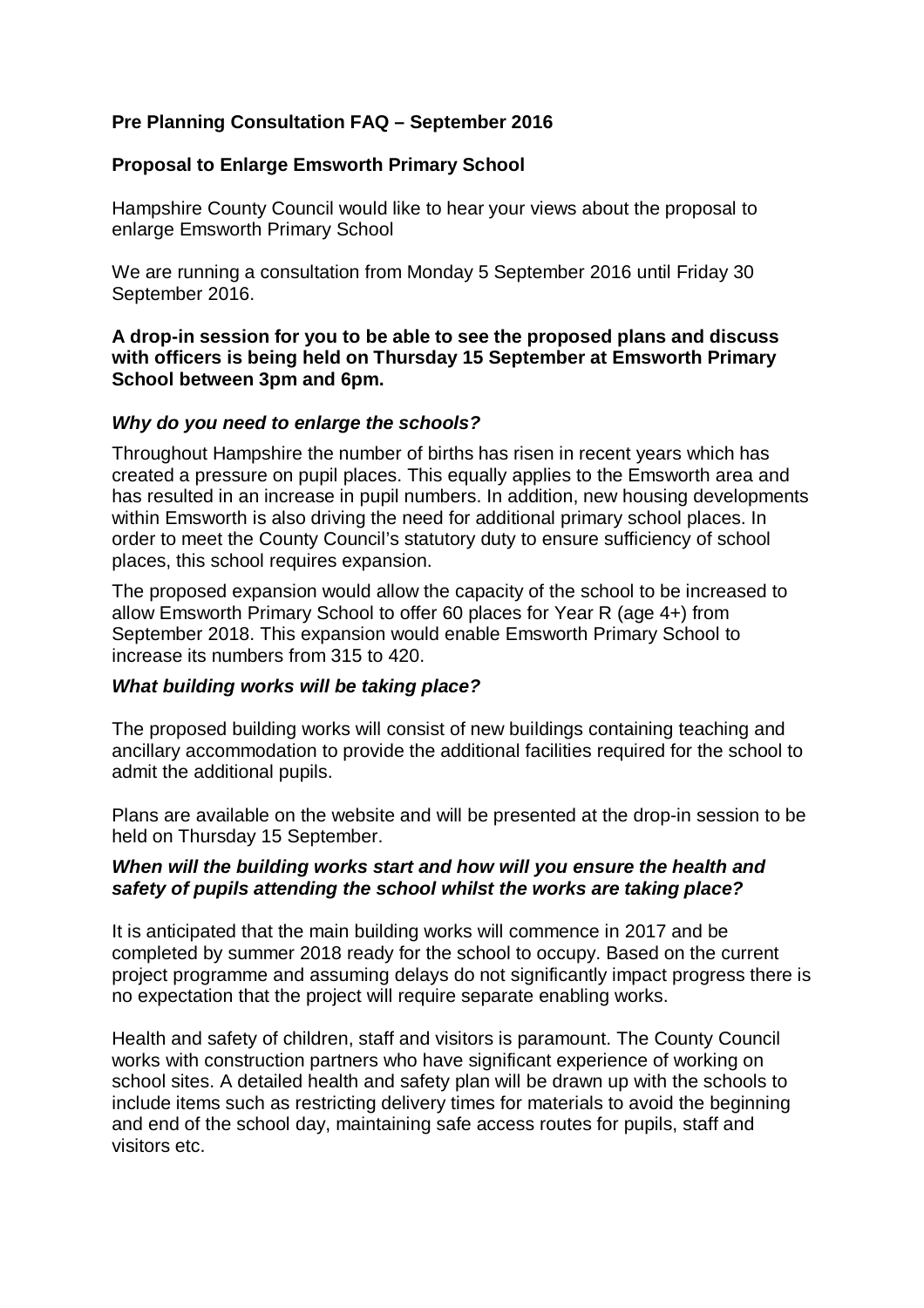# *What will be the impact on pupils within the schools?*

The schools will continue to operate as normal during the building works. Everything will be done to minimise the impact on pupils teaching and learning but we do acknowledge that there may be some disruption. The County Council is liaising fully with the headteacher and governors on the project to ensure that the planning for the building works runs as smoothly as possible.

# *What about the impact on traffic due to the schools taking more pupils?*

The County Council appreciates that local residents will be concerned about potential traffic implications due to the schools being expanded. By planning to create school places as close as possible to where children live, we create the best chance for those children to travel to school using means of travel other than the car. This is supported through the production of a School Travel Plan, to be submitted as part of the planning application.

Officers from Hampshire County Council will be at the consultation drop-in session to explain the process in developing a School Travel Plan, and to answer any questions you have.

A School Travel Plan is a long-term document produced by the whole school community and any other interested/affected parties. It looks at how children, parents, staff and visitors travel to and from school, and sets out measures to;

- 1. Encourage and enable pupils, parents, guardians and staff to walk, scoot and cycle to school. Where this is not possible, consider public transport, car sharing or 'Park and Stride' to school.
- 2. Encourage and provide educational programmes relating to child travel and how this links to the environment, safety and health.
- 3. Improve safety.

## **The key stages involved in developing a travel plan are;**

- **-** Surveying pupils, parents and staff as to how they travel, the barriers that they may encounter, and suggestions as to improvements.
- **-** Consult with residents through the statutory drop-in sessions to identify issues, relating to the school run, that are felt by the wider community, along with possible solutions
- **-** Work with the various key stakeholders to develop an action plan to target the issues that are preventing pupils, parents and staff from using alternatives to the car. The initiatives identified will be a combination of physical measures such as scooter storage or crossing points, and 'soft' measures relating to education, promotion and enforcement. For those who have no alternative but to use the car, other options will be considered such as 'Park and Stride' sites.

The travel plan will link to a Transport Statement, undertaken by consultants, and clearly define between measures that are essential to mitigate against the travel